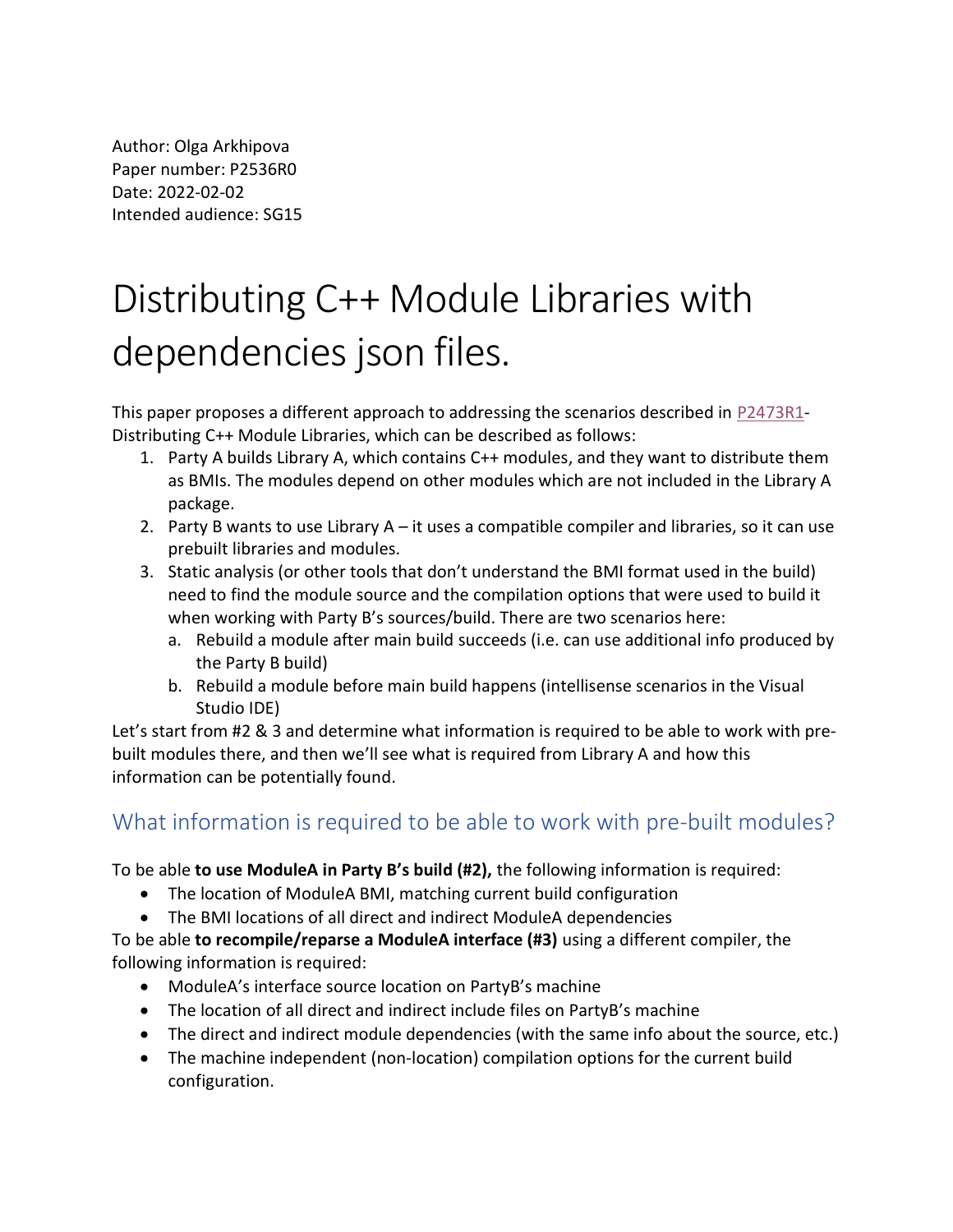Before we talk about how a build (#2, #3.b) can find ModuleA's BMI, let's talk about scenarios #3.a – rebuilding a module after the main build already ran and succeeded.

# Rebuilding a module using dependency info produced by the main build (#3.a)

As the compiler has to "know" the locations of all BMIs it is using in order to be able to compile a TU with modules, it can easily write this information (together with other dependencies like includes) in some format, preferably easily parse-able, like json, similar to the currently produced by MSVC for /sourceDependencies.

Note that information about all source dependencies is needed to support incremental build, so it is not specific to the scenario discussed in this paper.

So for PartyB's source.cpp, which looks like this:

Sourse.cpp:

import ModuleA; // LibraryA module, depends on ModuleA:PartitionA and ModuleC from another library import ModuleB; // Party B's module

…

The source dependencies json will look like this:

```
{ 
   "Version": "1.1", 
   "Data": { 
     "Source": "C:\\PartyB\\sources\\source.cpp", 
    "Includes" = [...],
     "ImportedModules": [ 
       { 
          "Name": "ModuleA", 
          "BMI": "C:/Path/To/LibraryA/x64/SpecialConfig/ModuleA.ixx.ifc" 
       }, 
       { 
          "Name": "ModuleA:PartitionA", 
          "BMI": " C:/Path/To/LibraryA/x64/SpecialConfig/ModuleA-PartitionA.ixx.ifc" 
       }, 
        { 
          "Name": "ModuleC", 
          "BMI": " C:/Path/To/LibraryC/x64/Release/ModuleC.ixx.ifc" 
       }, 
       { 
          "Name": "ModuleB", 
          "BMI": "C:/Path/To/Outputs/x64/MyConfig/ModuleB.ixx.ifc" 
       }, 
     ], 
     "ImportedHeaderUnits": [] 
   }
```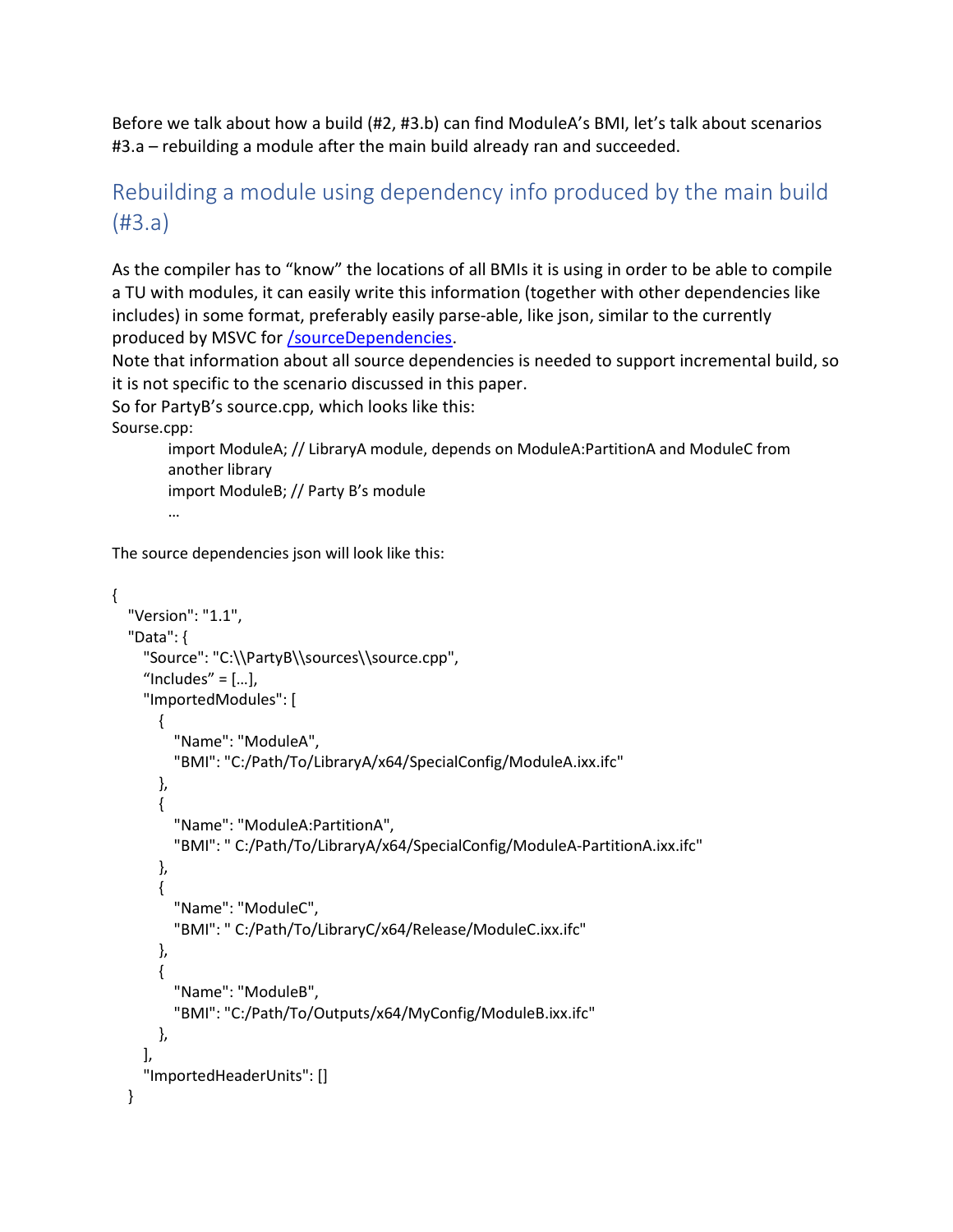As ModuleB.ixx.ifc was built as part of PartyB's build, the source-dependencies file should be found in the same directory as the ifc and use the same file name. So C:/Path/To/Outputs/x64/MyConfig/ModuleB.ixx.ifc.json exists and contains the following info:

```
{ 
   "Version": "1.1", 
   "Data": { 
     "Source": "C:\\PartyB\\sources\\ModuleB.ixx", 
     "ProvidedModule": "ModuleB", 
    "Includes" = [\dots],
     "ImportedModules": […] 
     "ImportedHeaderUnits": […] 
   } 
}
```
If we can find similar json files near C:/Path/To/LibraryA/x64/SpecialConfig/ModuleA.ixx.ifc and other libraries' ifcs (pointing to the source locations on PartyB's machine), we have the sources and module names for all modules that were used in the compilation of source.cpp. We also know the exact locations of all dependencies.

So, to be able to rebuild any module (including ModuleA) after the main build has succeeded (#3.a), besides the source-dependency.json files we just need the command line or possibly just the "non-location" options (#defines, etc) as we already know the exact locations of all dependencies.

## LibraryA Package with dependencies json (#1)

The package structure for a library might be arbitrary. The only requirements are:

1. Package should contain module sources

2. Package should contain dependency json files (<br in name>.d.json) near each BMI.

So for our LibraryA, which contains ModuleA, which imports ModuleA:PartitionA as well as ModuleC (from another library), the package structure might look like

```
LibraryA 
  Sources
     ModuleA.ixx 
     ModuleA-PartitionA.ixx 
   x64 
    SpecialConfig
        ModuleA.ifc 
        ModuleA.ifc.d.json 
        ModuleA-PartitionA.ifc 
        ModuleA-PartitionA.ifc.d.json 
        LibraryA.lib
```

```
}
```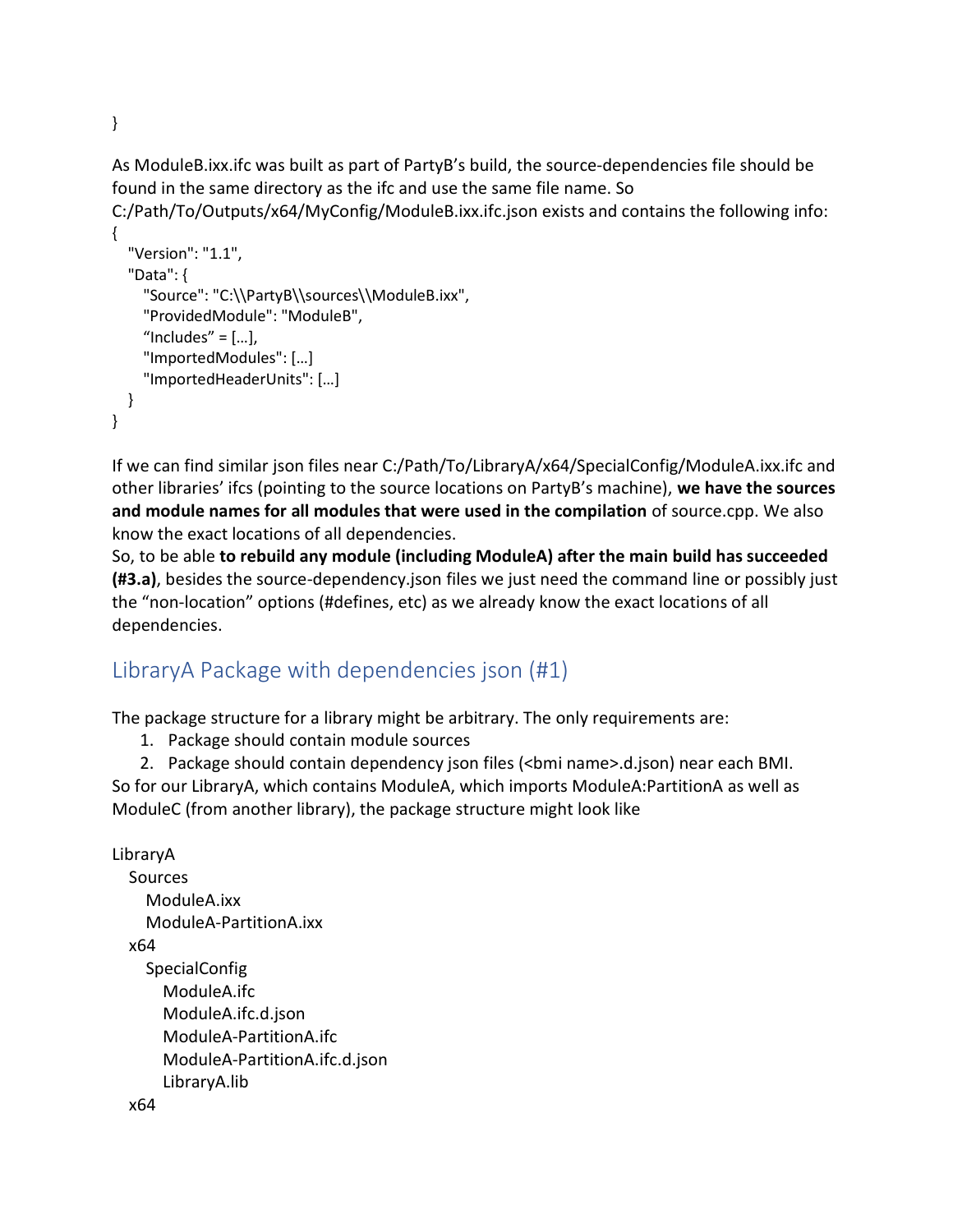#### Release

…

Where x64/SpecialConfig/ModuleA.ifc.d.json might look like:

```
{ 
   "Version": "1.1", 
   "Data": { 
     "Source": "../../sources/ModuleA.ixx", \leftarrow relative path to module source from this file location
      "ProvidedModule": "ModuleA", 
     "Options"=[...], \leftarrow configuration specific, location agnostic compilation options.
      "ImportedModules": [ 
        { 
          "Name": "ModuleA:PartitionA", 
         "BMI": ". /ModuleA-PartitionA.ixx.ifc" \leftarrow this package dependency
        } 
        { 
          "Name": "ModuleC", 
         "BMI": "" \leftarrow the dependency outside of this package
        } 
     ] 
   } 
}
```
If Library A's build has produced the dependencies json, it can be easily and programmatically transformed into the file shown above.

# Using ModuleA in Party B's build (#2) and rebuilding it without using build info (#3.b)

To be able to use ModuleA in Party B's build its BMI location (matching a particular build configuration, like "<root>/LibraryA/x64/SpecialConfig") must be "externally" given to the build. This can be done either by the user or by the package manager, or by putting the BMI in the location already used by the build. The BMI locations can be specified either as a directory on the module search path, or as an explicit location in the form of [module name]=[BMI full path].

When a module search path is used for compilation, the BMI naming should match the compiler expectations of how module name is "encoded" in the BMI name. For instance, ".' (used in module partitions) is not allowed symbol to use as in the file name on Windows, so it must be either substituted by a different symbol (say, '-' or '+' which is valid in files, but invalid in c++ types) or a convention in the folder structure should be used.

This might work for main Party B's build (as it is using the same or compatible build tools as Library A's build), but might not work for the scenarios like #3.b – rebuilding a module using a different compiler and maybe even on a different OS.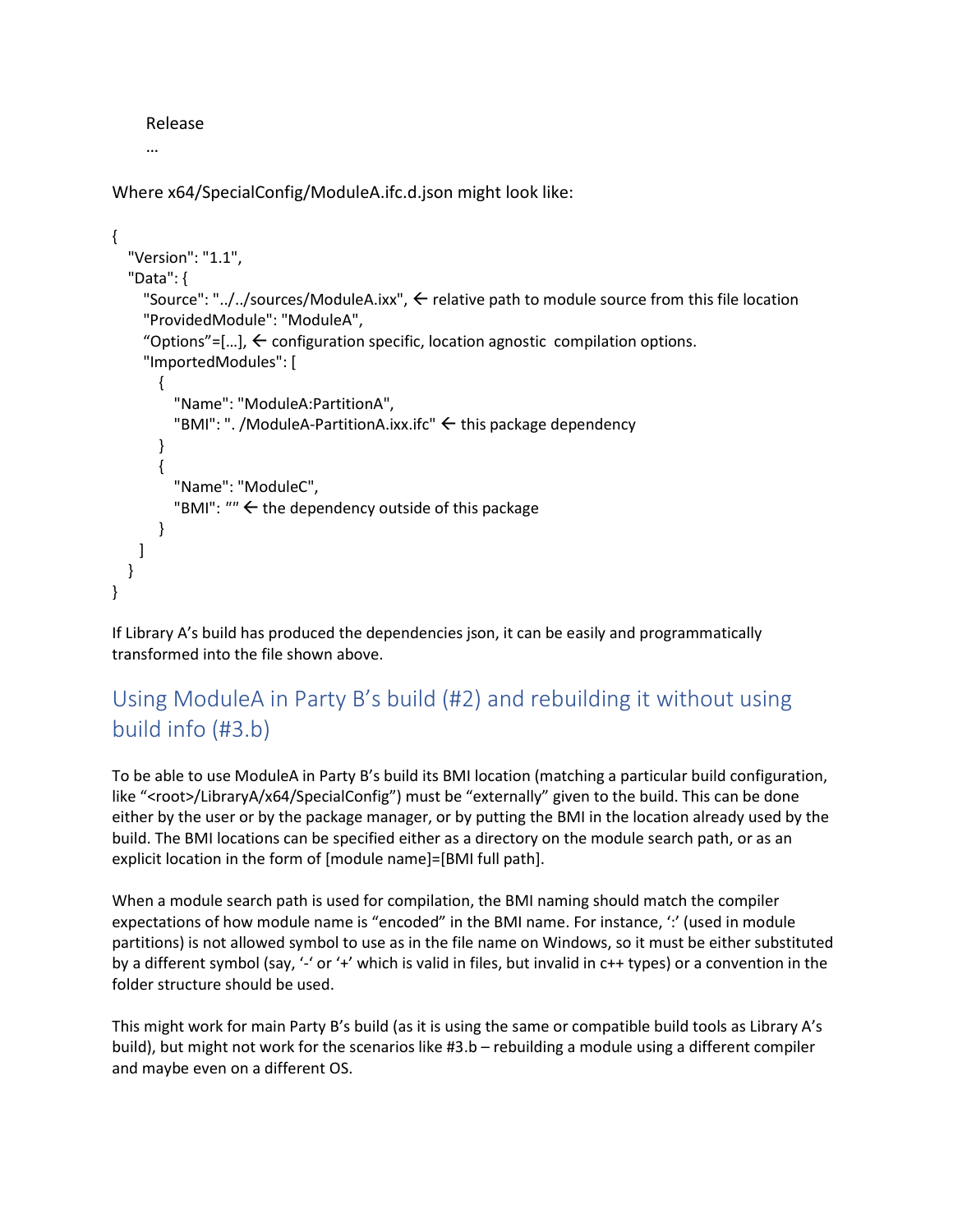Even if all compilers agree on some BMI name convention (which will have to work for all possible file systems), requiring to "encode" module name in the BMI file name requires the user to update the BMI name/location build options each time the module name is changed in the sources. It puts the burden on the user and also adds complexity to the IDE's refactoring operations.

But with .d.json near all BMI files, even if only a module search path (and not explicit BMI locations) was defined for the main build, we can find all .d.json files on this path. Thus, we can read all of them and create a "prebuilt modules map" in the form of [module name]=[BMI full path] (or even [module name]={all info from d.json} if we want). This information is sufficient to resolve all module dependencies in the PartyB's sources, as well as for all library modules if all required libraries are present on the machine. It also provides all information that is needed to rebuild a module with a different compiler without requiring any "encoding" of the module name in the BMI or module interface file names.

## Proposal Summary

The list of all files used in a TU compilation is required for incremental build support. Most of the compilers are currently capable of producing the dependency files with #include info and (optionally) source location.

Module's BMIs are dependencies similar to #include files. The compiler has to "know" their exact locations to be able to compile a TU and should be able to list them as dependencies.

I propose the compilers should be able to produce dependency info in JSON format (so it is easily parseable and modify-able) with additional information about:

- module name (when compiling module interface sources)
- compilation options (possibly including the compiler's internal defines and options)
- module dependencies

The module dependencies information will be somewhat similar to the one proposed for source scanning in P1689R4 (i.e. produced before source compilation), but with the addition of the BMI and source locations.

I also propose that all libraries that ship prebuilt modules, include:

- Module interface sources.
- Dependency json files (.d.json) near each BMI.

As BMIs are configuration specific, the dependencies and compilation options in the .d.json files, are also configuration specific. There is no ambiguity about which configuration to select during build. As .d.json files will contain full or relative paths of the module interface source, as well as all its dependency names (and possibly locations), there is no need to "encode" module name in the file system.

If we have the dependency json file described above near each BMI, we have enough information to support all module's rebuild scenarios.